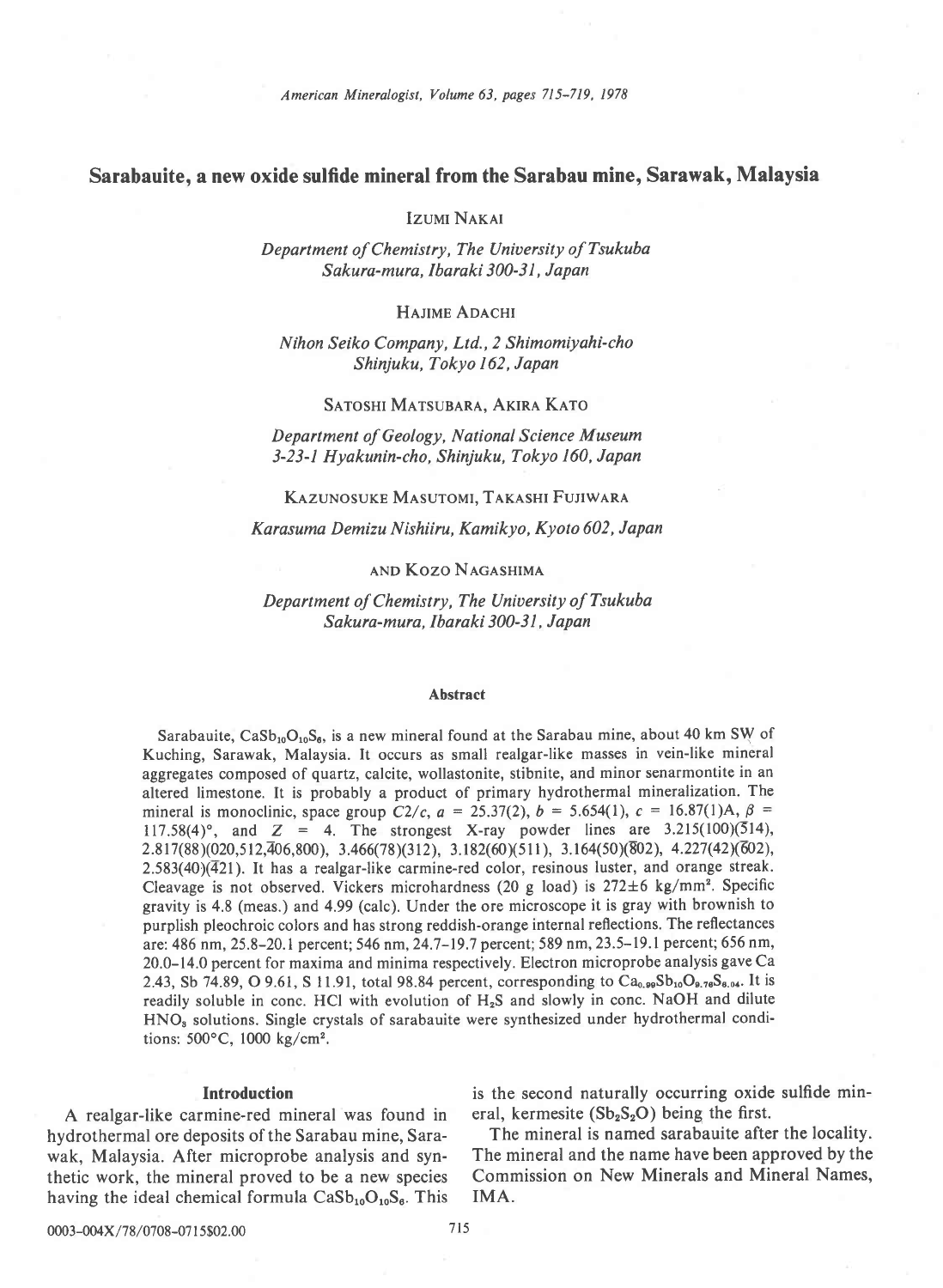

Fig. l. Location map of the Sarabau mine, Sarawak, Malaysia.

# Description

The ore deposits of Sarabau mine are located near Bau, about 40 km SW of Kuching, Sarawak (Fig. 1), where limestone, shale, chert, sandstone, and conglomerate belonging to the Bau Series of Upper Jurassic to Cretaceous are exposed. They are locally intruded by microdiorite, microtonalite, dacite, and quartz-andesite of late Tertiary age, and the volcanic activity is considered to be responsible for the mineralization of gold, silver, antimony, and mercury found in the rocks of the Bau Series (Wilford, 1955); very probably the formation of the Sarabau deposits was due to the same geologic event.

Only one specimen showing the mode of occurrence of sarabauite was found. All descriptions and studies were made on this material. It is a piece of gray fine-grained limestone cut by a sarabauite-bearing vein-like body more than 5 cm in width. The mode of occurrences of sarabauite and the associated minerals including stibnite, wollastonite, quartz, calcite, and minor senarmontite are depicted in Figure 2.

Sarabauite forms long tabular crystals elongated along the  $b$  axis, and the maximum length reaches 1 mm. A well-developed external shape was only occasionally observed under the ore microscope; however, even so, the morphology could not be determined.

The close association of stibnite, senarmontite, and sarabauite suggests the absence of any stable phases with intermediate compositions between  $CaSb_{10}O_{10}$  $S_6-Sb_2S_3-Sb_2O_3$  under the conditions of sarabauite formation, which excluded the formation of kermesite.

## Physical and optical properties

Sarabauite has a realgar-like carmine-red color. resinous luster, orange streak, and no visible cleav-

age. The habit is tabular and prismatic parallel to the  *axis. The specific gravity measured by Berman bal*ance is 4.8, while the calculated value from the theoretical formula is 4.99. Vickers microhardness is  $272 \pm 6$  kg/mm<sup>2</sup> (load 20 g). The mineral is not brittle but is to some extent sectile.

Under the ore microscope it is gray-white with discernible reflection pleochroism changing from a brownish to a purplish tint. Internal reflections are quite remarkable with reddish-orange color. No polishing cleavage is observed. The reflectances are: 486 nm,25.8-20.1 percent; 546 nm, 24.7-19.7 percent; 589 nm, 23.5-19.1 percent; 656 nm, 20.0-14.0 percent for maxima and minima respectively. These figures may be affected due to internal reflections.

Owing to its extremely strong absorption, very limited optical properties for transmitted light were obtained. The samples used were synthetic  $CaSb_{10}O_{10}S_6$ . It is optically biaxial negative with  $2V$  about  $90^\circ$ ,  $b =$ Y, and the pleochroism is from reddish-yellow ( $\|Y\|$ ) to brownish-red  $(||Z'|$ .

## X-ray crystallography

The precession and Weissenberg photographic studies showed the mineral to be monoclinic with possible space group either  $Cc$  or  $C2/c$ . The latter is preferred according to the results of a structural analysis (Nakai et al., 1977). The unit-cell parameters refined with a four-circle automatic diffractometer  $(MoK_{\alpha_1} = 0.709258A)$  are  $a = 25.37(2), b = 5.654(1),$  $c = 16.87(1)$ A and  $\beta = 117.58(4)$ °.

In the sarabauite structure (Nakai et al., 1977), the



Fig. 2. Sketch of the studied sarabauite-bearing specimen. Sa: sarabauite; Sb: stibnite (with minor senarmontite): Wo: wollastonite; Ct: calcite.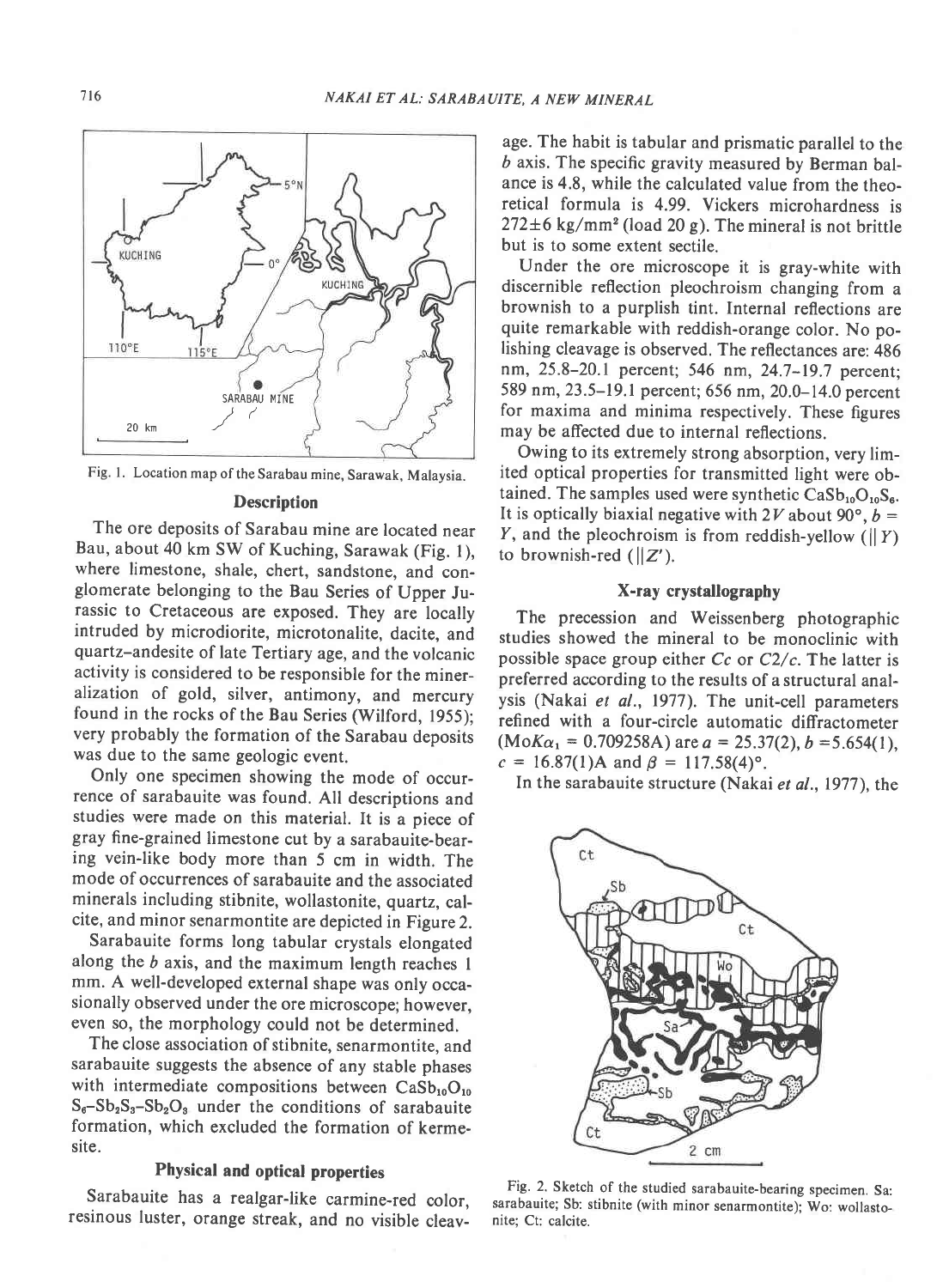Sb atoms are coordinated by three O and/or S atoms to form trigonal pyramids of  $SbO<sub>3</sub>$ ,  $SbS<sub>3</sub>$  and  $SbS<sub>2</sub>O$ . The SbO<sub>3</sub> pyramids compose 4-membered and 8membered Sb-O rings. These two rings link by sharing a corner O atom to form a chain parallel to [001]. On the other hand, two  $SbS_3$  and two  $SbS_2O$  pyramids form an 8-membered Sb-S ring. Moreover the 8-membered Sb-O and Sb-S rings link by sharing a corner O atom to form a chain parallel to [101]. As a whole, those linkages of ring structures give rise to a two-dimensional network parallel to (010). The Ca atom is sandwiched between the two 8-membered Sb-O rings and forms a  $CaO<sub>8</sub>$  polyhedron. Thus the Ca atoms link the networks in the b-axis direction.

Kermesite  $(Sb_2S_2O)$  is the only mineral which is compositionally related to sarabauite. However, kermesite contains no cation other than antimony, and this gives a certain difference between the two structures. The kermesite structure (Kupčík, 1967) has a similar network composed of Sb, S, and O atoms parallel to (100). As mentioned above, in sarabauite the nets are linked by the Ca atoms to form a threedimensional structure, whereas in kermesite the nets are stacked in the a axis direction and linked by weak Sb-S and Sb-O bonds. The average bond distances are: Ca-O 2.467, Sb-O 2.000 and Sb-S 2.465A. Similar values are observed in kermesite as well as in other oxides and sulfides.

The X-ray powder pattern obtained by the diffractometer method using Ni-filtered Cu radiation is given in Table l. The indexing was made on the basis of single-crystal data. There is good agreement between intensities of the X-ray powder and singlecrvstal data.

| Table 1. X-ray powder diffraction data for sarabauite* |  |  |  |
|--------------------------------------------------------|--|--|--|
|--------------------------------------------------------|--|--|--|

| hk1              | d calc                                                           | d obs | $I/I_0$        | hk1                 | d calc | d obs | $I/I_0$                               |
|------------------|------------------------------------------------------------------|-------|----------------|---------------------|--------|-------|---------------------------------------|
| 200              | 11.24                                                            | 11.33 | 20             | 10.0.2              | 1.922  | 1.922 | 16                                    |
| $\overline{2}02$ | 8.224                                                            | 8.276 | 6              | 826                 | 1.888  | 1.890 | 22                                    |
| 111              | 4.970                                                            | 4.979 | 6              | 10.2.3              | 1.888  |       |                                       |
| $\overline{3}12$ | 4.452                                                            | 4.462 | 36             | 026                 | 1.869  | 1.872 | 18 <sub>b</sub>                       |
| 602              | 4.224                                                            | 4.227 | 42             | 623                 | 1.869  |       |                                       |
| $\bar{1}13$      | 3.915                                                            | 3.924 | 30             | 804                 | 1.869  |       |                                       |
| 512              | 3.751                                                            | 3,748 | 15             | $\overline{1}18$    | 1.834  | 1.830 | 16 <sub>b</sub>                       |
| 600              | 3.748                                                            |       |                | 627                 | 1.826  |       |                                       |
| 004              | 3.738                                                            |       |                | 132                 | 1.805  | 1.808 | 7                                     |
| 312              | 3.461                                                            | 3,466 | 78             | 13.1.6              | 1.791  | 1.791 | 12                                    |
| 314              | 3.379                                                            | 3.386 | 10             | $\overline{1}33$    | 1.780  | 1.783 | 13                                    |
| 514              | 3.207                                                            | 3.215 | 100            | 516                 | 1.756  | 1.756 | 7b                                    |
| 511              | 3.179                                                            | 3.182 | 60             | 317                 | 1.751  |       |                                       |
| 802              | 3.156                                                            | 3.164 | 50             | 624                 | 1.730  | 1.731 | 8                                     |
| 712              | 3.050                                                            | 3.052 | 6              | 531                 | 1.692  | 1.694 | 18                                    |
| 713              | 3.007                                                            | 3.011 | 5              | 12.2.5              | 1.675  | 1.673 | 7 <sub>b</sub>                        |
| 711              | 2.970                                                            | 2.970 | 6              | $\bar{7}32$         | 1.672  |       |                                       |
| 020              | 2.827                                                            | 2.817 | 88             | 823                 | 1.671  |       |                                       |
| 512              | 2.816                                                            |       |                | 733                 | 1.665  | 1.666 | 5                                     |
| 406              | 2.811                                                            |       |                | 734                 | 1.638  | 1.640 | $\frac{2}{8}$                         |
| 800              | 2.811                                                            |       |                | 10.0.4              | 1.623  | 1.620 |                                       |
| $\overline{2}21$ | 2.752                                                            | 2.753 | 20             | 5.1.10              | 1.601  | 1.603 | 9                                     |
| $\overline{2}06$ | 2.713                                                            | 2.718 | 28             | 318                 | 1.578  | 1.580 | 8b                                    |
| 715              | 2.639                                                            | 2.644 | 9              | 12.0.10             | 1.578  |       |                                       |
| 404              | 2.606                                                            | 2.607 | 18             | 716                 | 1.572  | 1.571 | 6b                                    |
| 421              | 2.580                                                            | 2.583 | 40             | 15.1.7              | 1.569  |       |                                       |
| 10.0.4           | 2.507                                                            | 2.503 | 14             | 15.1.2              | 1.559  | 1.560 | 11                                    |
| 006              | 2.492                                                            | 2.498 | 15             | 935                 | 1.526  | 1.524 | 7 <sub>b</sub>                        |
| 716              | 2.401                                                            | 2.409 | 5              | 10.2.9              | 1.512  | 1.515 | 5 <sub>b</sub>                        |
| 915              | 2.361                                                            | 2.365 | 9              | 13.1.10             | 1.483  | 1.483 | 8                                     |
| 712              | 2.327                                                            | 2.329 | 6              | 518                 | 1.448  | 1.450 | $\begin{array}{c} 6 \\ 3 \end{array}$ |
| 910              | 2.285                                                            | 2.281 | 20             | 17.1.4              | 1.433  | 1.432 |                                       |
| 10.0.0           | 2.249                                                            | 2.251 | 5              | 041                 | 1.407  | 1.407 | 5 <sub>b</sub>                        |
| 604              | 2.188                                                            | 2.187 | $4b**$         | 441                 | 1.379  | 1.379 | 4 <sub>b</sub>                        |
| 717              | 2.170                                                            | 2.174 | 4 <sub>b</sub> | 734                 | 1.377  |       |                                       |
| 822              | 2.106                                                            | 2.108 | 16             | 14.2.1              | 1.341  | 1.342 | 9                                     |
| 025              | 2.054                                                            | 2.058 | 29             | 642                 | 1.340  |       |                                       |
| 11.1.1           | 2.021                                                            | 2.023 | 5              | 718                 | 1.326  | 1.328 | $\frac{2}{6}$                         |
| 11.1.6           | 2.001                                                            | 2.004 | 5              | $\overline{13}.3.1$ | 1.308  | 1.310 |                                       |
| 820              | 1.993                                                            | 1.995 | 5              | $\bar{2}$ .0.12     | 1.306  |       |                                       |
| 518              | 1.973                                                            | 1.976 | 5              | I <sub>39</sub>     | 1.269  | 1.270 | 5                                     |
| 226              | 1.957                                                            | 1.960 | 12             | 18.2.7              | 1.252  | 1.250 | $\frac{5}{4}$                         |
| 10.0.8           | 1.947                                                            | 1.952 | 13             | 10.4.3              | 1.235  | 1.236 |                                       |
|                  | * Cu/Ni radiation, diffractometer method, 0.5° min <sup>-1</sup> |       |                |                     |        |       |                                       |

\*\*b: broad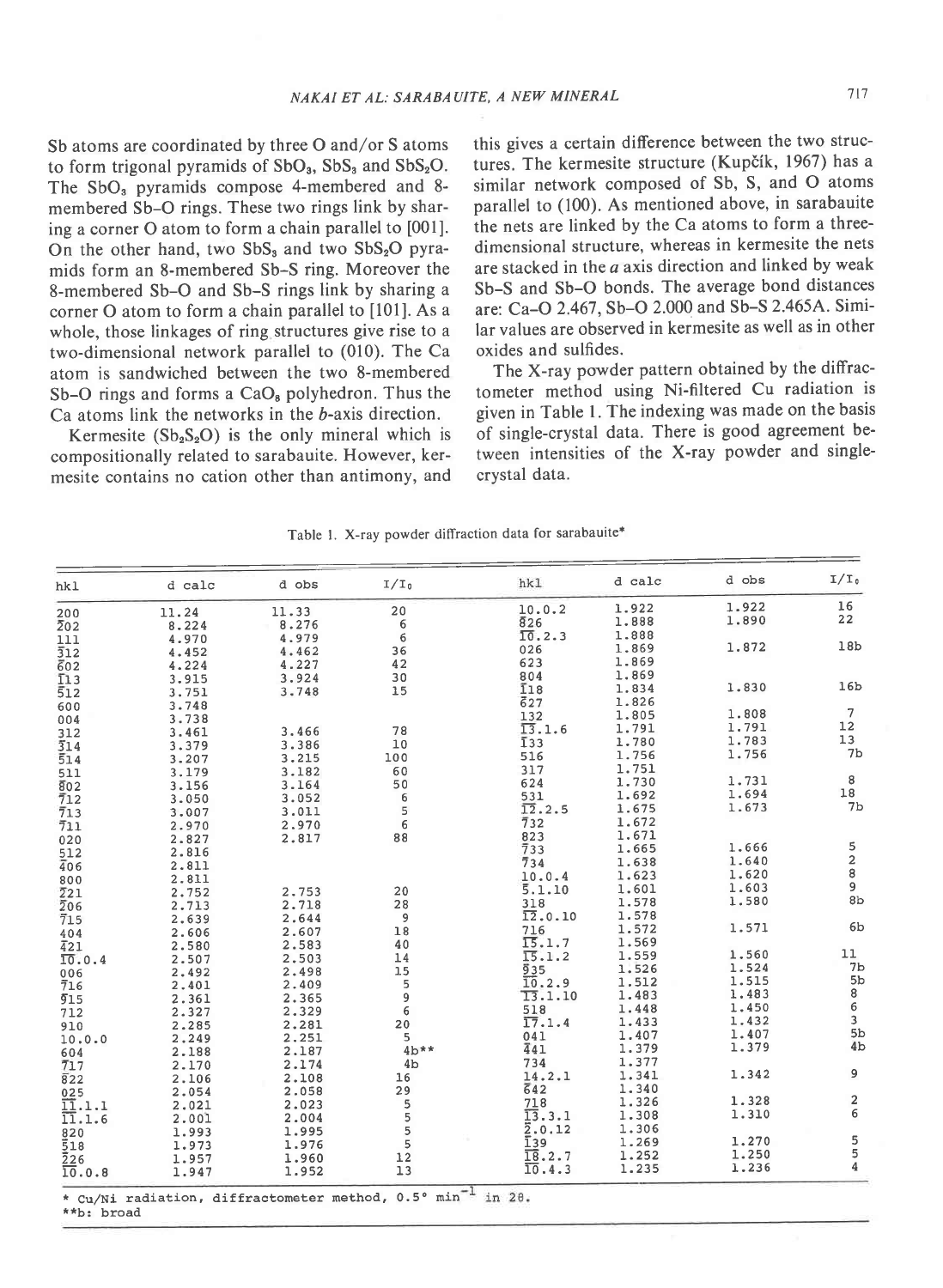|                                   | ı.                                                              | 2.                                                                              | molecular<br>quotient                | mole number<br>$(basis Sb=10)$ | ideal<br>number |                                          |
|-----------------------------------|-----------------------------------------------------------------|---------------------------------------------------------------------------------|--------------------------------------|--------------------------------|-----------------|------------------------------------------|
| Ca<br>Sb<br>$\circ$<br>S<br>Total | 2.43<br>74.89<br>9.61<br>11.91<br>98.84                         | 2.46<br>75.77<br>9.72<br>12.05<br>100.00                                        | 0.0614<br>0.6223<br>0.6075<br>0.3759 | 0.99<br>10<br>9.76<br>6.04     | 10<br>10        | 2.49<br>75.62<br>9.94<br>11.95<br>100.00 |
| ı.<br>2.<br>3.                    | Theoretical CaSb <sub>10</sub> O <sub>10</sub> S <sub>6</sub> . | Sarabauite, Sarabau mine, Sarawak, Malaysia.<br>Sarabauite, normalized to 100%. |                                      |                                |                 |                                          |

Table 2. Electron microprobe chemical analysis of sarabauite

# Chemical composition and properties

The electron microprobe analysis using JXA-5A analyser gave the results shown in Table 2. Wavelength scans disclosed only Ca, Sb, O, and S in major amounts and other elements were not found. The standards used were stibnite, kermesite, valentinite, and wollastonite. Measurements were made at 25 kV for Ca, Sb, and S, and 15 kV for O. The result calculated on the basis of  $Sb = 10$  leads to the empirical formula  $Ca_{0.99}Sb_{10}O_{9.76}S_{6.04}$ . From the measured specific gravity,  $Z = 4$ .

The mineral decomposes readily in conc. HCI with evolution of  $H_2S$  and very slowly in conc. NaOH and dilute  $HNO<sub>3</sub>$  solutions.



#### Thermal study

Thermal analyses were performed with a heating rate of 2.5°C/min. The DTA and TGA curves are characterized by a strong exothermic peak at about 420° with a weight loss and a weak one at about 490"C. The corresponding peaks for synthetic  $CaSb_{10}O_{10}S_6$  are found at 410° and 490°C, respectively. X-ray powder study of the product after thermal treatment at 490°C revealed that it consists of a mixture of cubic  $Sb_2O_3$ ,  $Sb_2O_4$ , and  $CaSb_2O_6$ . The latter two compounds survive in the product at  $1000^{\circ}$ C.

# Synthesis

Stoichiometric  $CaSb_{10}O_{10}S_6$  was hydrothermally synthesized from  $CaO: Sb_2S_3: Sb_2O_3 = 1:2:3$  mixture in both cold-seal stellite bombs and silica tubes at temperatures from 230 to 560°C under pressures from 30 to 1500 kg/cm". The reaction rate is so rapid that the formation requires only one hour at 500°C and 1000 kg/cm<sup>2</sup>. Although it includes small fractions of recrystallized acicular  $Sb_2S_3$  and polygonal  $Sb<sub>2</sub>O<sub>3</sub>$  (either cubic or orthorhombic) in some runs, the product, including single crystals up to 3 mm elongated along the  $b$  axis, consists of aggregates of carmine-red tablets having the same appearance, habit, and luster as the natural mineral. A scanning electron micrograph of the synthetic crystal is given in Figure 3.

Synthetic  $CaSb_{10}O_{10}S_6$  is made up of at least two morphologically different crystals, columnar and tabular. They are elongated along the  $b$  axis like the natural crystals, and the latter are characterized by a well-developed {100} form.

#### Acknowledgments

We wish to thank Mr. K. Hirata, T. Okumura, and Y. Kondo of Fig. 3. Scanning electron micrograph of synthetic CaSb<sub>10</sub>O<sub>10</sub>S<sub>6</sub>. Electron Optics Division, JEOL Ltd., for invaluable help with the